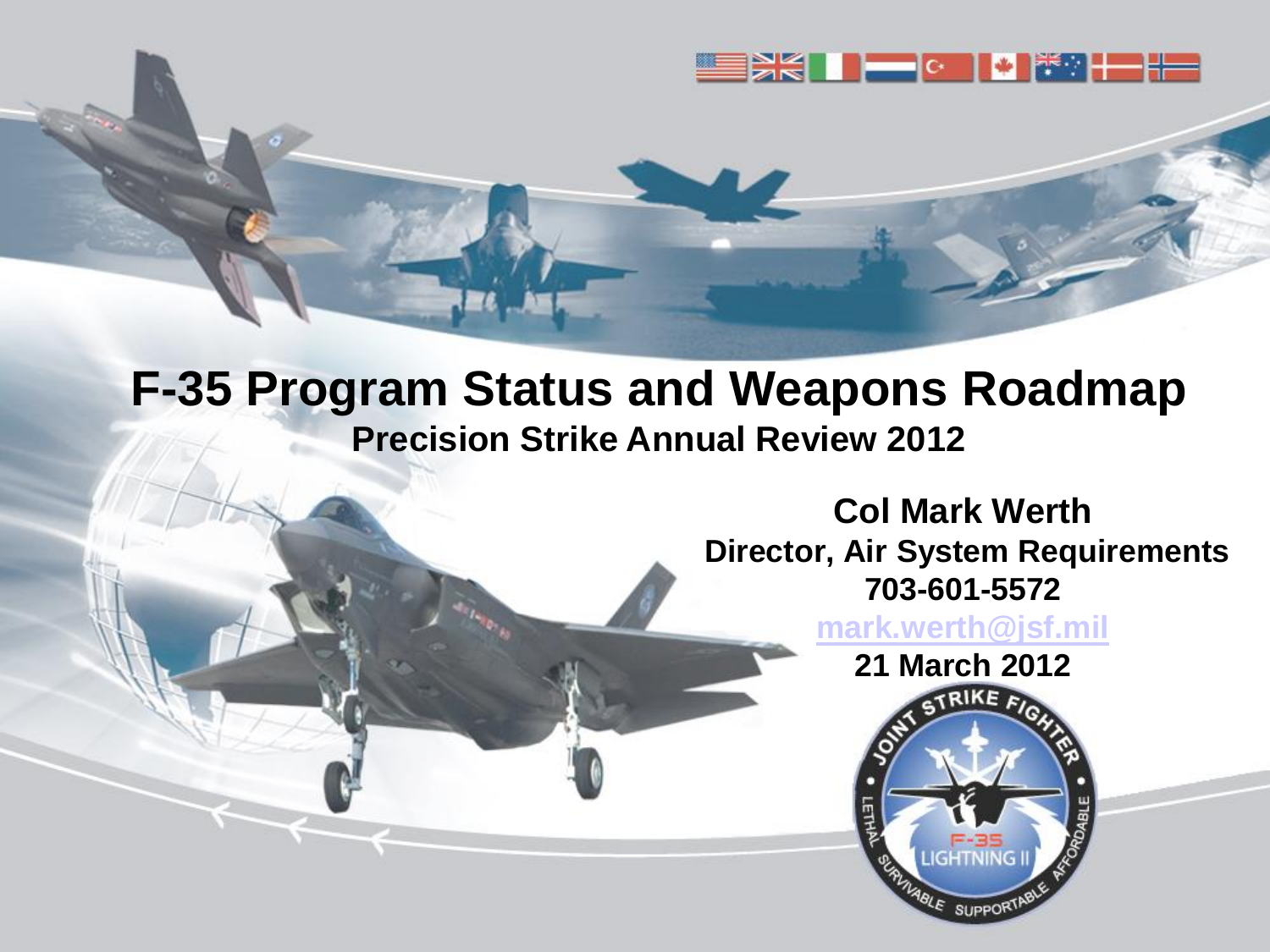# **2012 Objectives**

- **LRIP 2 CCDD MVR Cleanup/LRIP 4i CCDD**
- **Complete Fuel Dump Testing**
- **LRIP 3 CCDD MVR Cleanup**
	- **Complete Fuel Dump Testing**
	- **Complete Limited Symmetric Testing to Increase Mach from 0.90 to 0.95**
- **Initial Weapons Testing**
	- **Complete 1 GBU-31 and 1 AIM-120 Separation**
	- **Complete Limited Initial Environment Testing**
- **Support 2B Fleet Release**
- **2013-2016 Capabilities**



#### *CTOL Flight Sciences STOVL Flight Sciences*

- **Complete AAI Door Regression**
- **Begin KPP Perf Verification**
	- **VLBB and Cruise Performance**
- **Complete LRIP 4i CCDD**
	- **Complete Wet Runway**
	- **Complete STOVL ISR Propulsion System Regression**
- **Complete Initial Weapon Release**
	- **1 GBU-12 & 1 GBU-32 Internal**
- **Begin AT-A/B & MS (BF-2,4 & 5)**
	- **Complete Initial AT-A Baseline**
	- **Complete LRIP 4i Maturity**
- **Support 2B Fleet Release**
- **2013-2016 Capabilities**

#### *Mission Systems*

- **LRIP 4i Fleet Release**
- **Block 1 Clean-Up**
- **Block 2A (less LRIP 4i)**
	- **Basic Datalinks, Radar Mode Additions,**

**Countermeasures, Fusion Updates, Wpn Captive Carry**

- **Block 2B**
	- **Adv Datalinks, Fusion Updates**
- **Complete AT-A Baselines for BF-17 & 18**



#### *CV Flight Sciences*

- **Complete LRIP 4i**
- **Complete E28 & MK-7 Roll-in Arrestments at Lakehurst**
- **Complete Initial AT-A Baseline**
- **Support 2B Fleet Release**
- **Complete Wet Runway**
- **Conduct Ship Suitability**
- **2013-2016 Capabilities**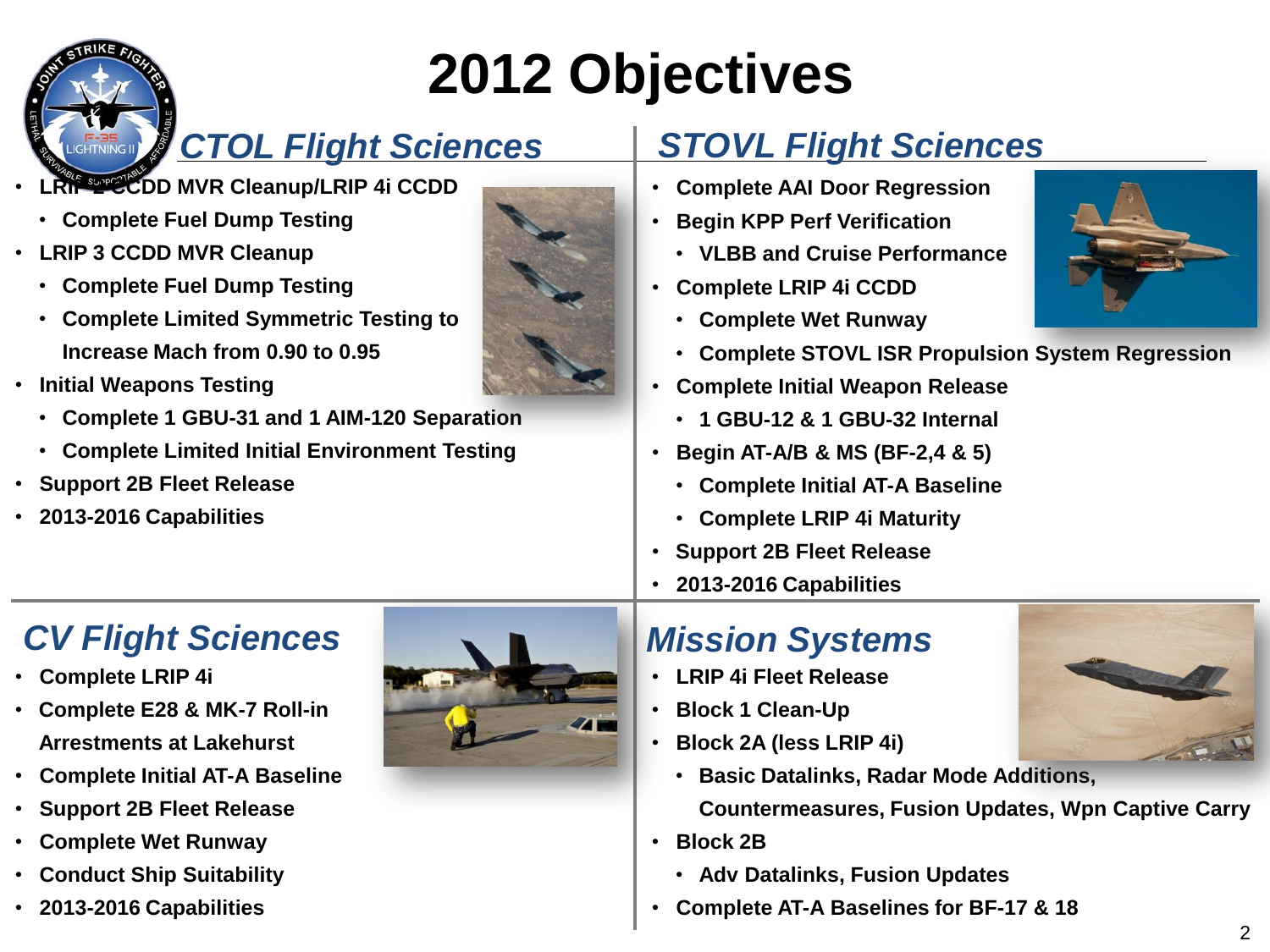

## **Operational Program Milestones Alignment with LRIP Lots, Block SDLs, & Operational Testing**

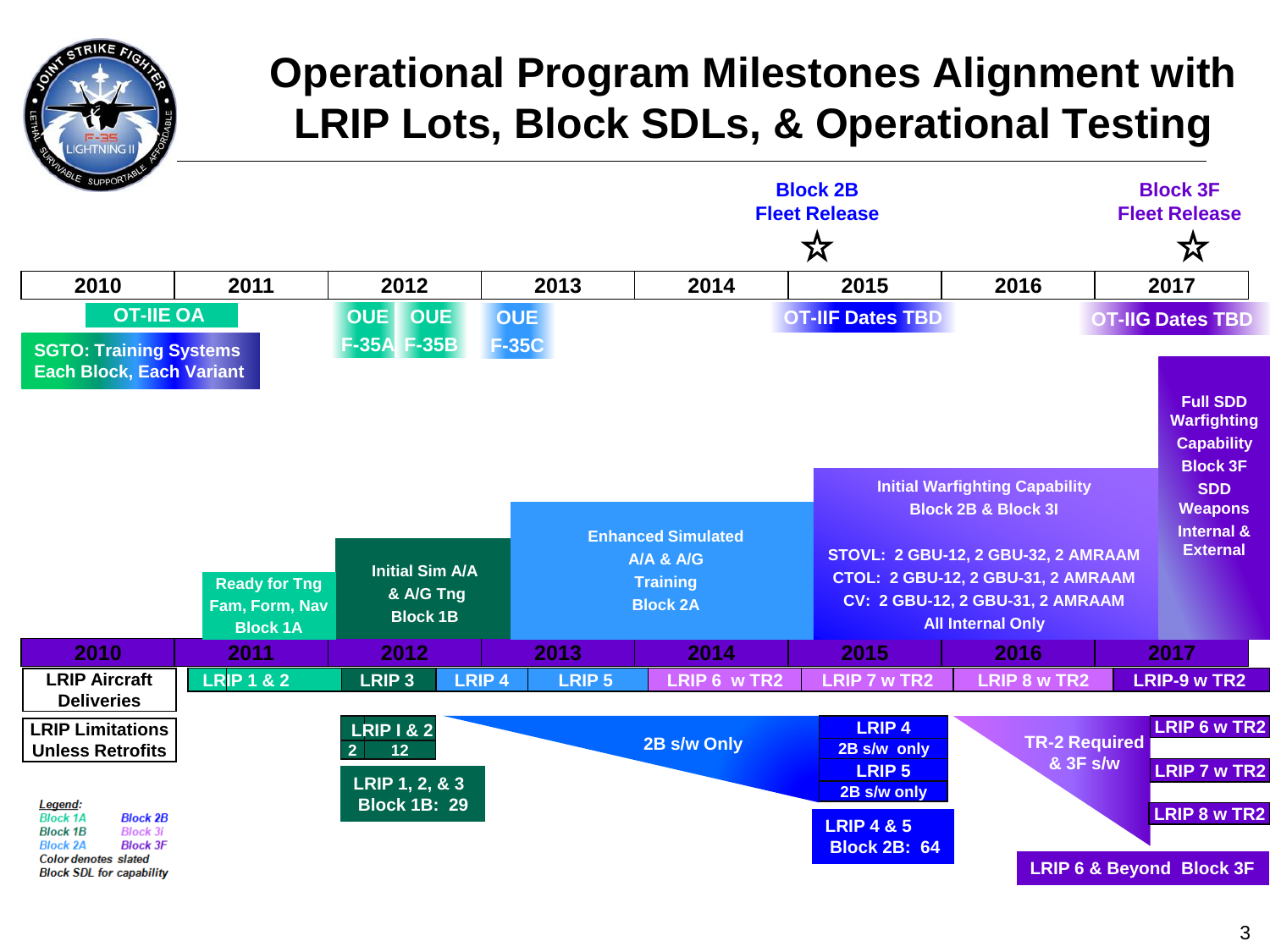

## **Weapons Integration Plan**



**4-AIM-120C AMRAAM**

**CTOL Internal Gun**

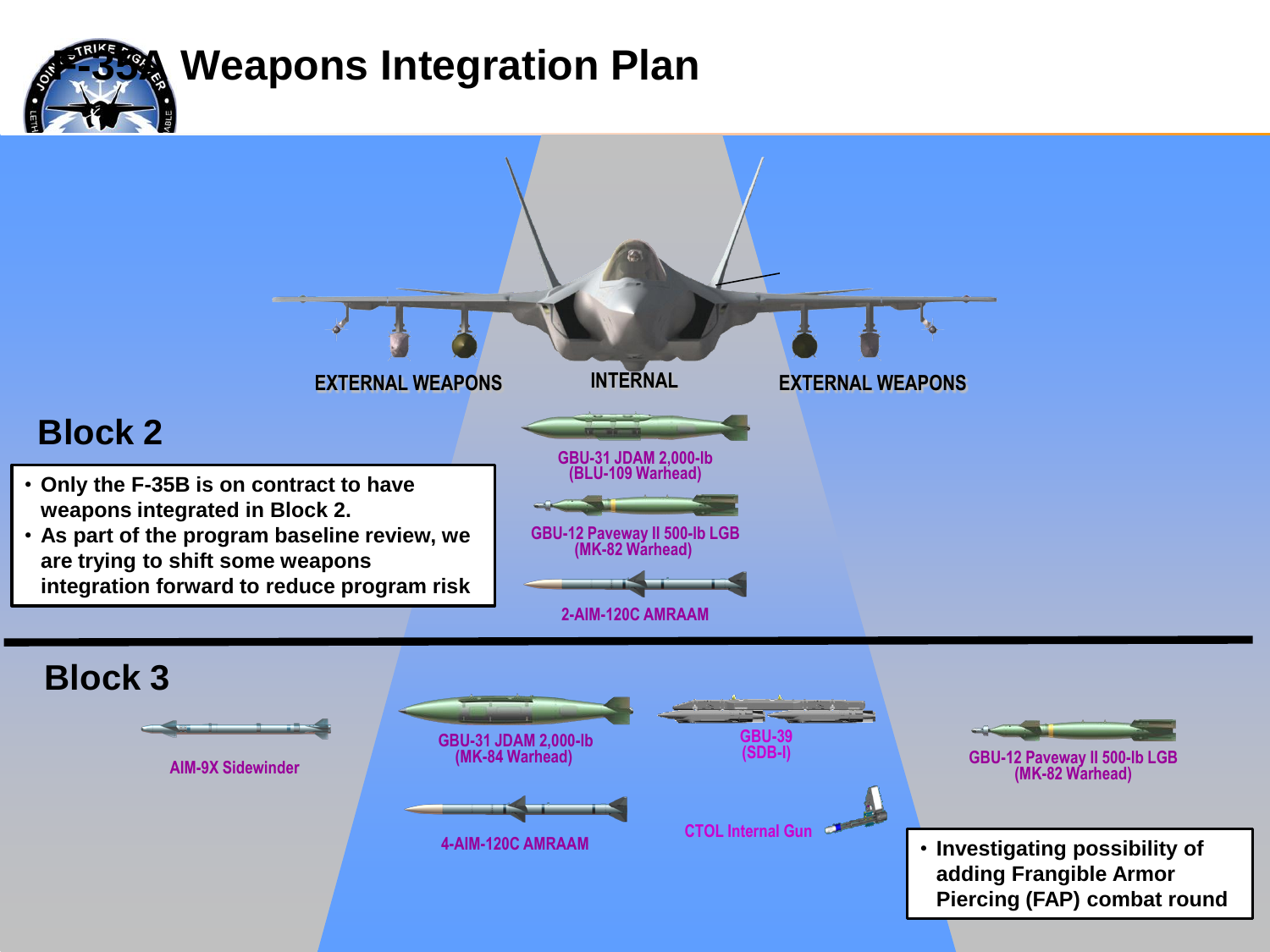

### **F-35B Weapons Integration Plan**

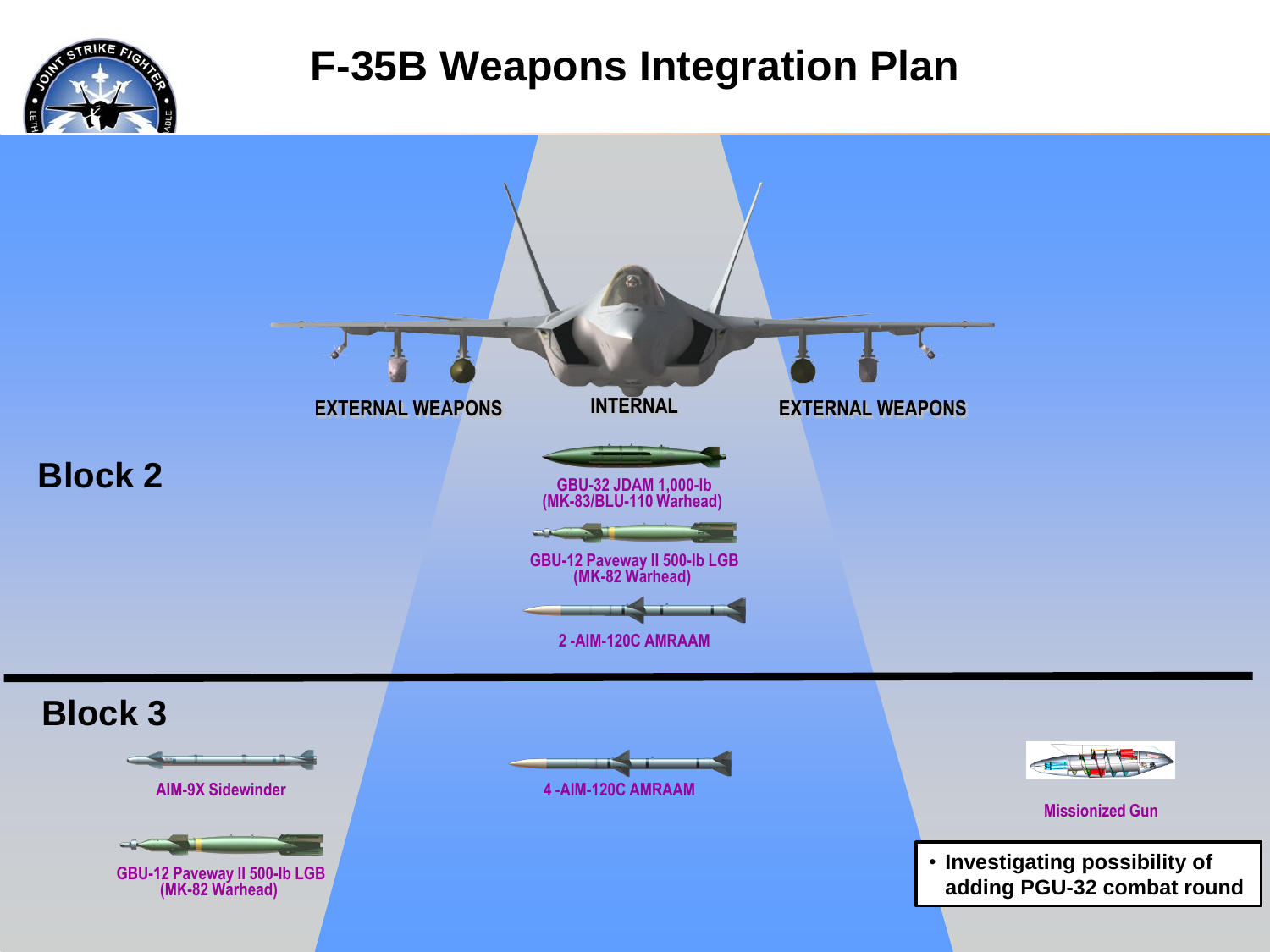

### **F-35C Weapons Integration Plan**

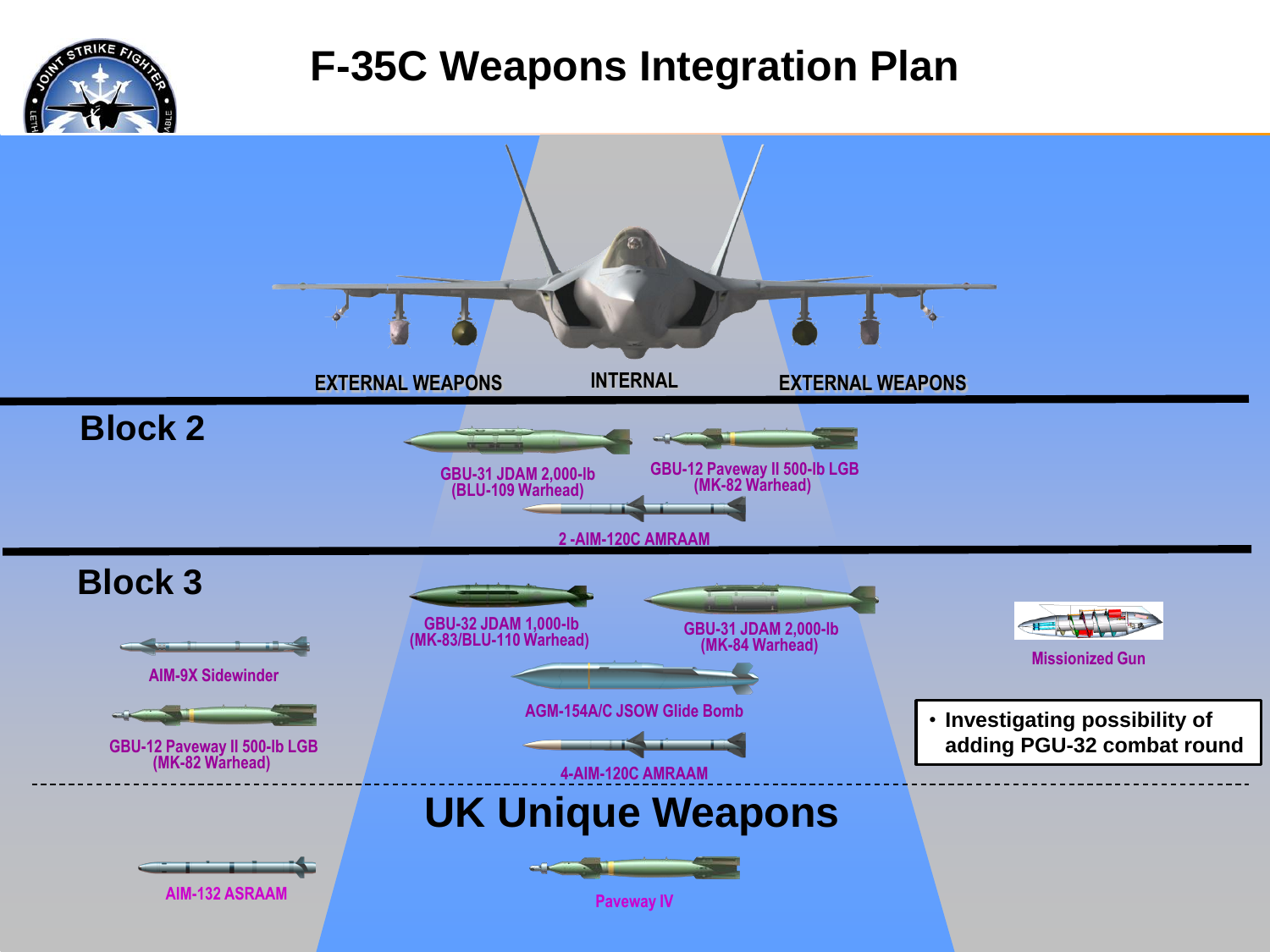

**Block 4 Candidate Weapons**

**Small Diameter Bomb, Increment II (SDB-II)**

**Joint Stand-Off Weapon (JSOW) C-1**

**Norwegian Joint Strike Missile (JSM)**

**Turkish Stand-Off Missile (SOM)**

**AIM-9X Block II**

**Additional Combat Rounds**

**Additional dual-mode bombs, such as Laser-JDAM**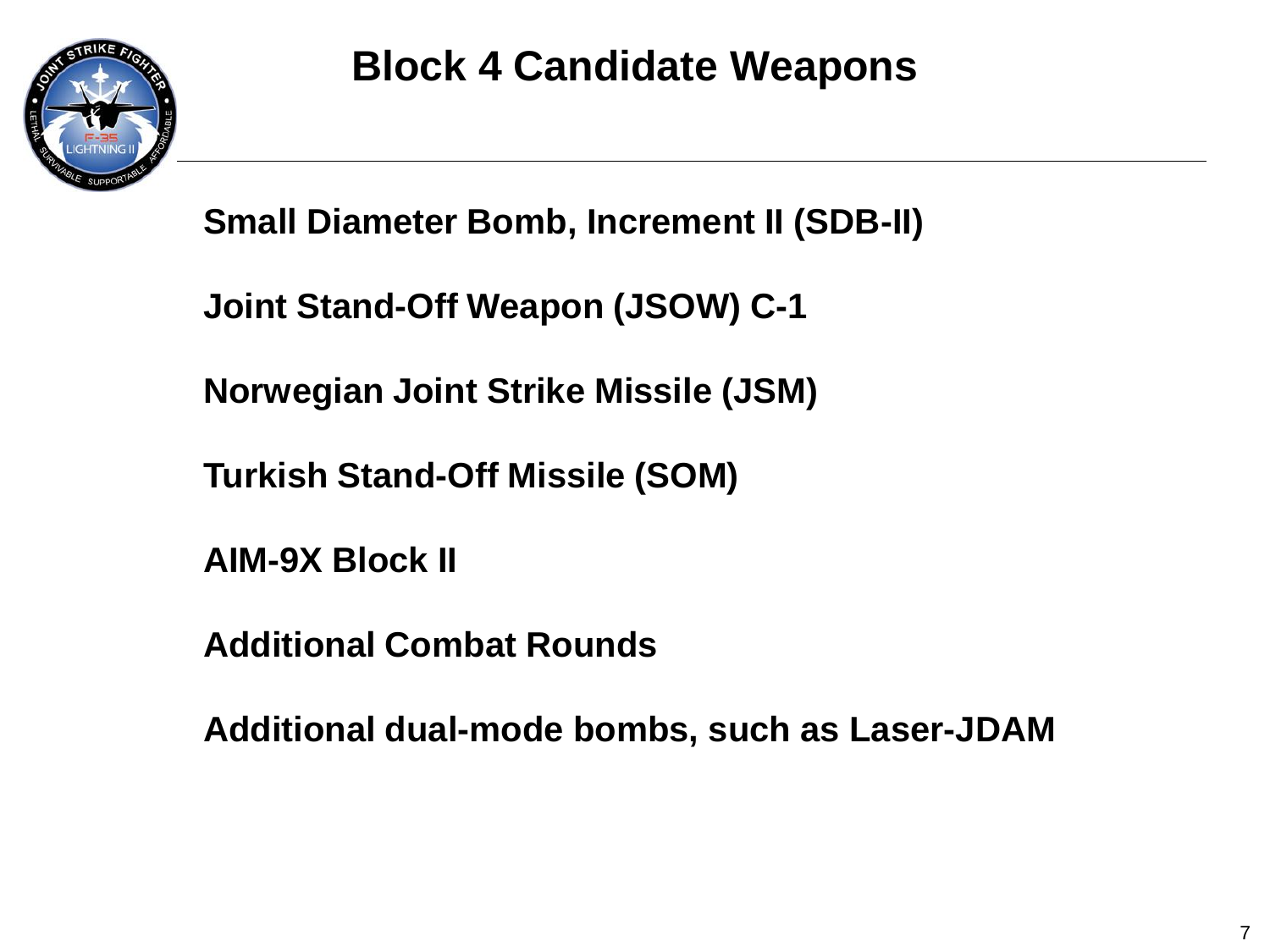| OWNETRIKE FIG.<br>LIGHTNING II | <b>Weapons Stations</b> |          |          |          |                |       |            |          |              |              |     |  |
|--------------------------------|-------------------------|----------|----------|----------|----------------|-------|------------|----------|--------------|--------------|-----|--|
| <b>RAWABLE SUPPORTA</b>        |                         |          |          |          |                |       |            |          |              |              |     |  |
|                                |                         |          |          |          |                |       |            |          |              |              |     |  |
|                                |                         |          |          |          |                |       |            |          |              |              |     |  |
| <b>Station</b>                 | 11                      | 10       | 9        | 8        | $\overline{7}$ | 6     | 5          | 4        | $\mathbf{3}$ | $\mathbf{2}$ | 1   |  |
| <b>Store</b>                   | A/A                     | A/A, A/S | A/A, A/S | A/A, A/S | A/A            | Gun   | <b>A/A</b> | A/A, A/S | A/A, A/S     | A/A, A/S     | A/A |  |
| Capacity CV/<br><b>CTOL</b>    | 300                     | 2,500    | 5,000    | 2,500    | 350            | 1,000 | 350        | 2,500    | 5,000        | 2,500        | 300 |  |
| Capacity<br><b>STOVL</b>       | 300                     | 1,500    | 5,000    | 2,500    | 350            | 1,000 | 350        | 2,500    | 5,000        | 1,500        | 300 |  |

# **Over 18K lbs Of Payload Capability**